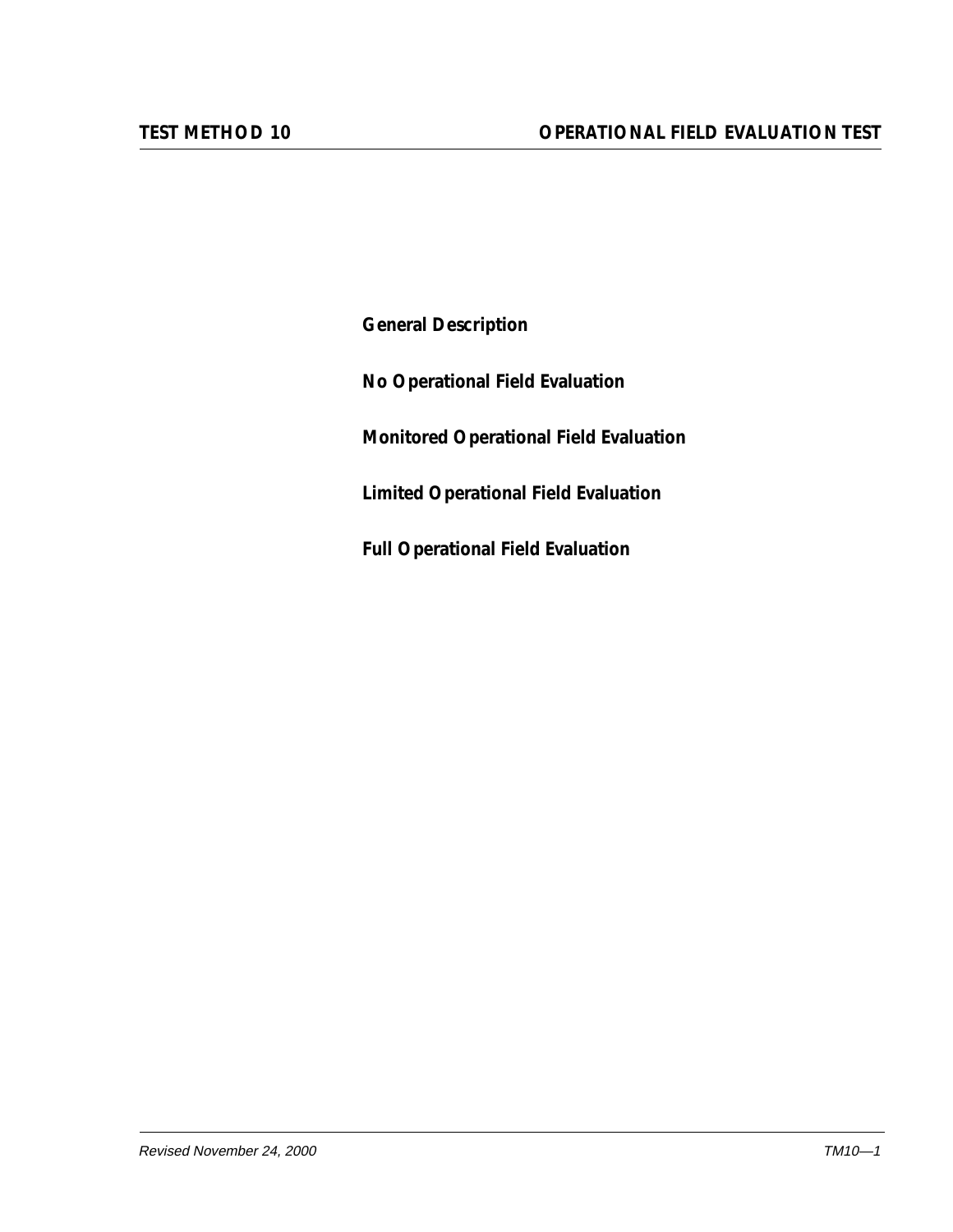### **General Description**

A long term fire retardant undergoes 16 to 18 months of laboratory evaluation after submission to the Forest Service. Following a successful completion of the laboratory evaluation, an analysis shall be undertaken to determine whether an operational field evaluation is needed.

Whether or not a product must have a field evaluation, and the complexity of the evaluation will be determined on a case-by-case basis. The operational field evaluation may vary from a slight increase in sampling, to a detailed complex evaluation. This may include outside teams to study product effectiveness and/or visibility.

There are three general categories of operational field evaluation: full, limited, and monitor. Products in the same category will be tested in similar ways. In addition to the general categories identified, the field evaluation can focus on any potential problem areas identified during the laboratory evaluation. An example might be a liquid concentrate that increases viscosity significantly during storage. Although the liquid concentrate passed the laboratory tests, additional sampling and testing would be planned to monitor the viscosity increases in the bulk storage.

Without exception, the goal is to get a full fire season of use with a minimum of 200,000 gallons (757,000 liters) mixed and loaded. Ideally, this use would include periods of steady use and periods of intense activity.

Operational field evaluations involve sampling and testing the retardant received at the base; in storage during the season and over a winter; and pumped into airtankers. The Forest Service purchases all retardant used during an operational field evaluation. The manufacturer/supplier of the retardant covers all associated costs to include travel, materials, and time expended to perform the evaluation.

### **No Operational Field Evaluation**

If a product contains a change in the amount or source of a minor ingredient, that product would not necessarily require a field evaluation.

There may be surveying of base personnel during the first fire season for possible problems and additional quality control type sampling to monitor for unexpected problems.

# **Monitored Operational Field Evaluation**

A monitor operational field evaluation will be conducted for products similar to existing, fully or conditionally qualified and approved product. Formulations that contain alternate source of ingredient(s) but do not change the type or amount of the ingredient are considered to be similar.

The National Director, Fire and Aviation Management, USDA Forest Service, will identify products requiring a monitor field evaluation.

Products requiring a monitor field evaluation may be placed on the Qualified Products List as "conditionally qualified." The product will be included in the normal contracting process and the location for the field evaluation selected from the force account or full service contract bases where the test product is the low bid. It will be purchased at the contract price.

The operational field evaluation will be conducted in accordance with a brief written test plan. This typically involves use for one season with monitoring of the overall retardant characteristics and especially differences from the original formula. These might include variations in viscosity, foaming, or flowing of dry powders.

a. There will be a slight increase in frequency of sampling and routine observation of use by field personnel. Results of all lot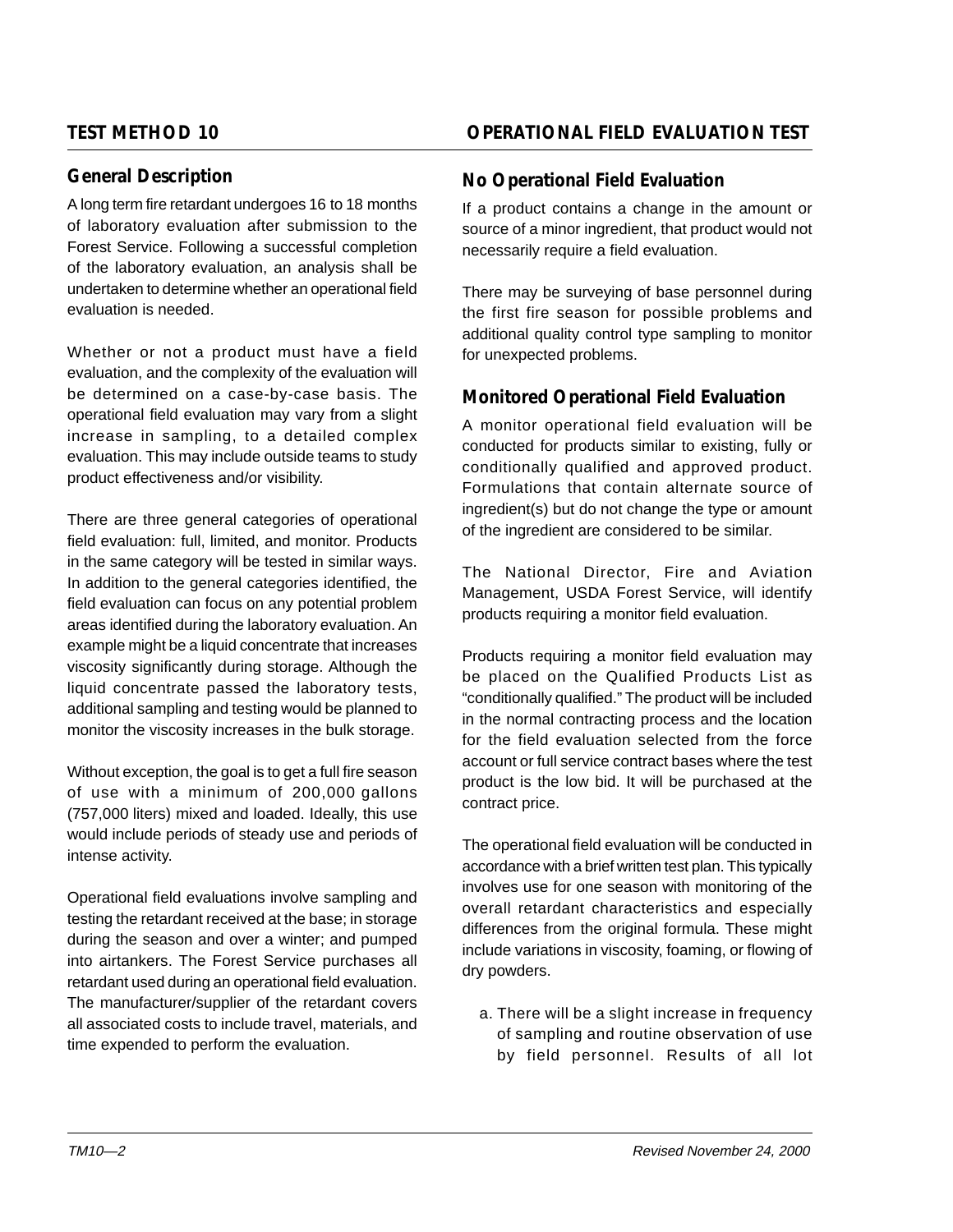acceptance and quality assurance testing will be monitored. Sampling of retardant in base storage and during loading operations will be done.

- b. Sampling on a schedule similar to that done for full-scale tests, that is either the batchby-batch sampling or weekly storage samples should be analyzed.
- c. Over-winter storage may or may not be required. When over-winter storage tests are required, the remaining product may be flown off once spring sampling has been completed.

A simple letter report will be prepared.

At the successful conclusion of the operational evaluation the status of the product will be upgraded to "fully qualified" and listed on the Qualified Products List or Backup List as appropriate.

### **Limited Operational Field Evaluation**

A limited operational evaluation will be conducted when there is a change in the color-enhancing system of a formulation.

The National Director, Fire and Aviation Management, USDA Forest Service, will identify products requiring a limited operational evaluation.

The test product will be substituted for a similar qualified product, from the same manufacturer, at the contract price at a force account location designated/selected by the Forest Service.

The Forest Service will prepare a written operational evaluation plan for review by the retardant supplier and other participants. In accordance with the evaluation plan, base and other support personnel will take increased sampling and special observations such as those required for color evaluation.

# **TEST METHOD 10 OPERATIONAL FIELD EVALUATION TEST**

- a. Samples will be taken and tested from each shipment to the base. Samples will also be taken and tested as retardant is pumped into the airtankers. Laboratory tests may be performed on retained samples.
- b. Over-winter storage may or may not be required. When over-winter storage tests are required, the remaining product may be flown off, at Forest Service discretion, after spring sampling has been completed.
- c. Products containing a new colorant system require additional testing. For one season at one base, the color and visibility will be evaluated. This evaluation will include airtanker pilots, lead plane pilots, air observers, etc. to assure that the product has acceptable visibility, allowing all involved to do their jobs properly and safely. The product must be monitored for changes in characteristics that have been brought about by the color change.

The product will be listed as "conditionally approved" after the first fire season of successful use provided that results of the initial and end-of-season corrosion testing is acceptable.

At the conclusion of the evaluation, an informal written report will be prepared containing all significant observations and conclusion.

Following successful completion of the field evaluation, the status of the product will be upgraded to "fully qualified" and listed on the Qualified Products List or Backup List as appropriate.

### **Full Operational Field Evaluation**

Full operational evaluations will be conducted for formulations that are determined by the Forest Service to be a completely new concept, a substantially new product, or a significant change of product type for the supplier. Formulations contain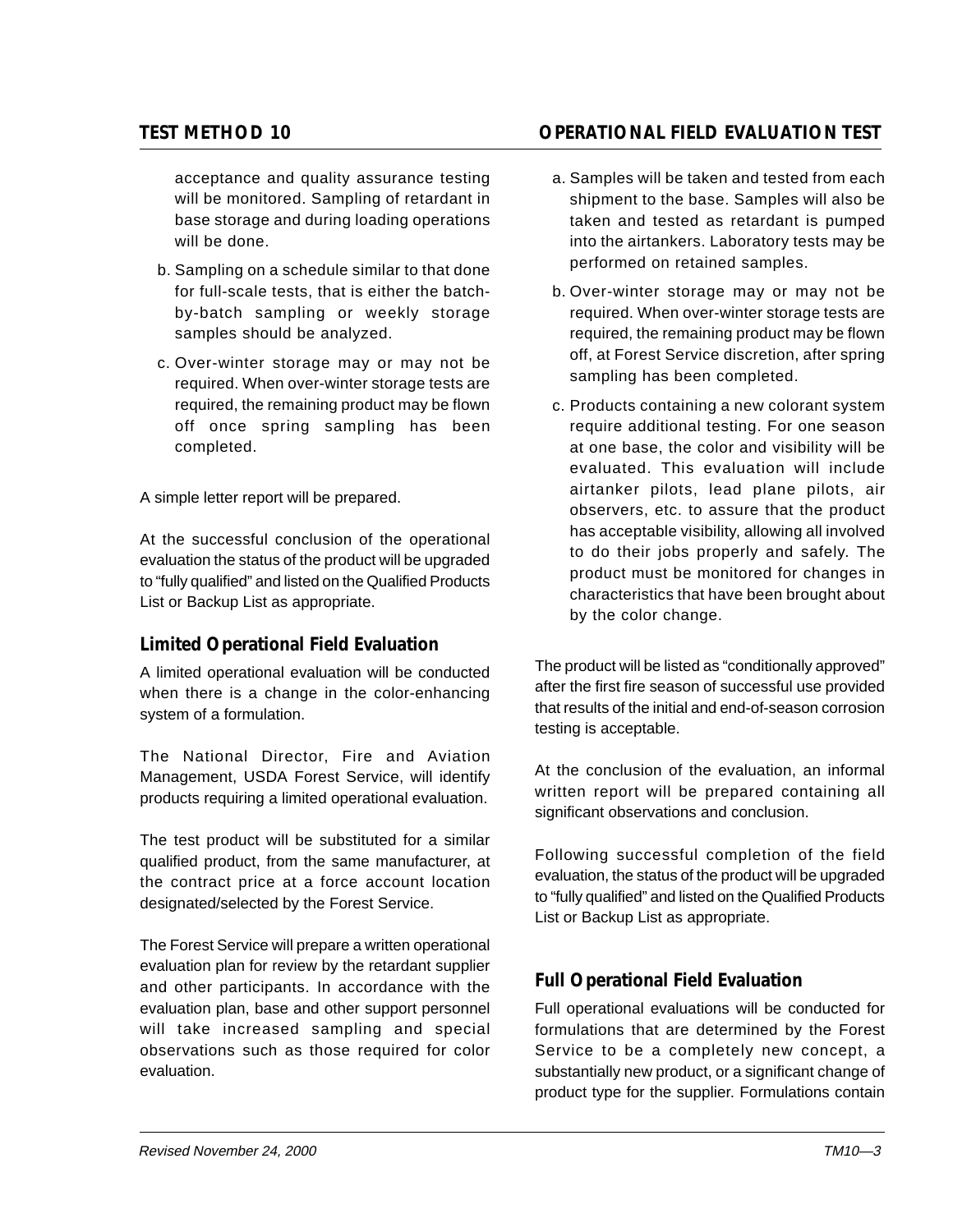new types and amounts of ingredient(s) and may include new mixing, handling, and storage requirements.

The National Director, Fire and Aviation Management, USDA Forest Service, will identify products requiring a full operational field evaluation following successful completion of the laboratory evaluation.

The evaluation site will be a force account base, blacked out on the National Long-term Bulk and Full Service Retardant Contract. Product will be purchased at a price negotiated by the Contracting Officer. In accordance with a formal operational evaluation plan, written by the Forest Service and reviewed by the supplier and other participants, intensive sampling will be required as well as observations and recording of mixing, handling, and storage operations.

- a. Logistics from plant to field will be examined, including plant quality control, ability to sustain operations and supply material as needed.
- b. Time and equipment needed for mixing and handling operations will be determined.
- c. Sampling and testing will be performed during all phases of base operations to assess consistency of the mixed retardant, frequency and duration of recirculation during the season and following over-winter storage. Corrosion and other laboratory tests may be performed on retained samples.
- d. Operational effectiveness of the retardant may require the implementation of a special team to gather on-site data and present findings.
- e. Other product characteristics such as abnormal wear on pumps or other equipment, dustiness, irritation to mixing and loading personnel will be evaluated.

# **TEST METHOD 10 OPERATIONAL FIELD EVALUATION TEST**

f. Over-winter storage will be required. At the discretion of the Government, over-winter storage product may be used once spring sampling has been completed.

Status **may** be listed as "conditional" when first fire season of use, including initial and end-of-season corrosion, is completed satisfactorily.

The written evaluation report will contain a complete, detailed summary of findings. In the event of an extended evaluation, progress reports may be made.

At the successful conclusion of the operational field evaluation the status of the product will be upgraded to "fully qualified" and listed on the Qualified Products List or Backup List as appropriate.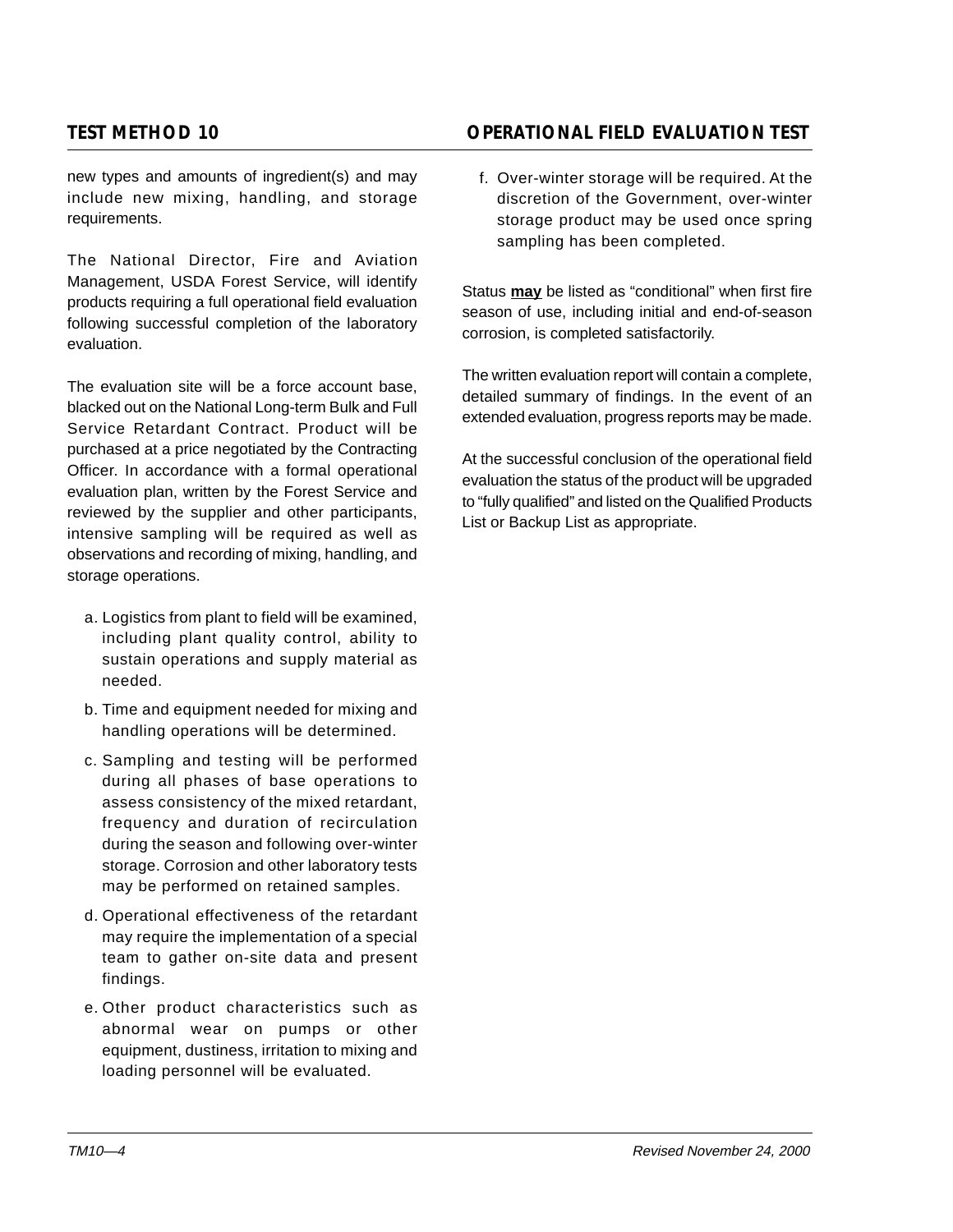United States Department of Agriculture, Forest Service Standardization Document Improvement Proposal

| <b>Instructions:</b> This form is provided to solicit beneficial comments which may improve this document<br>and enhance its use. Contractors, government activities, manufacturers, vendors, or other prospective<br>users of this document are invited to submit comments to the USDA Forest Service, San Dimas Technology<br>and Development Center, 444 East Bonita Avenue, San Dimas, California 91773-3198. Attach any<br>pertinent data which may be of use in improving this document. If there is additional documentation,<br>attach it to the form and place both in an envelope addressed to the preparing activity. A response will<br>be provided when a name and address are included.<br>Note: This form shall not be used to submit request for waivers, deviation, or for clarification of requirements<br>on current contracts. Comments submitted on this form do not constitute or imply authorization to<br>waive any portion of the referenced document(s) or to amend contractual requirements. |  |              |                                 |
|-------------------------------------------------------------------------------------------------------------------------------------------------------------------------------------------------------------------------------------------------------------------------------------------------------------------------------------------------------------------------------------------------------------------------------------------------------------------------------------------------------------------------------------------------------------------------------------------------------------------------------------------------------------------------------------------------------------------------------------------------------------------------------------------------------------------------------------------------------------------------------------------------------------------------------------------------------------------------------------------------------------------------|--|--------------|---------------------------------|
| Document Number and Title: 0051 1807-SDTDC, Standard Test Procedures For the Evaluation of<br><b>Wildland Fire Chemical Products</b>                                                                                                                                                                                                                                                                                                                                                                                                                                                                                                                                                                                                                                                                                                                                                                                                                                                                                    |  |              |                                 |
| Name of Organization and Address:                                                                                                                                                                                                                                                                                                                                                                                                                                                                                                                                                                                                                                                                                                                                                                                                                                                                                                                                                                                       |  |              |                                 |
| Vendor<br><b>User</b>                                                                                                                                                                                                                                                                                                                                                                                                                                                                                                                                                                                                                                                                                                                                                                                                                                                                                                                                                                                                   |  | Manufacturer |                                 |
| 1. Has any part of this document created problems or required interpretation in<br>procurement use?<br>_ Is any part of this document too rigid, restrictive, loose or ambiguous?<br>Please explain below.                                                                                                                                                                                                                                                                                                                                                                                                                                                                                                                                                                                                                                                                                                                                                                                                              |  |              |                                 |
| Give paragraph number and wording:                                                                                                                                                                                                                                                                                                                                                                                                                                                                                                                                                                                                                                                                                                                                                                                                                                                                                                                                                                                      |  |              |                                 |
| Recommended change (s):                                                                                                                                                                                                                                                                                                                                                                                                                                                                                                                                                                                                                                                                                                                                                                                                                                                                                                                                                                                                 |  |              |                                 |
| Reason for recommended change (s):                                                                                                                                                                                                                                                                                                                                                                                                                                                                                                                                                                                                                                                                                                                                                                                                                                                                                                                                                                                      |  |              |                                 |
| Remarks:                                                                                                                                                                                                                                                                                                                                                                                                                                                                                                                                                                                                                                                                                                                                                                                                                                                                                                                                                                                                                |  |              |                                 |
| Submitted by: (Print or type name and address-Optional)                                                                                                                                                                                                                                                                                                                                                                                                                                                                                                                                                                                                                                                                                                                                                                                                                                                                                                                                                                 |  |              | Telephone number:<br>(Optional) |
|                                                                                                                                                                                                                                                                                                                                                                                                                                                                                                                                                                                                                                                                                                                                                                                                                                                                                                                                                                                                                         |  |              | Date:                           |